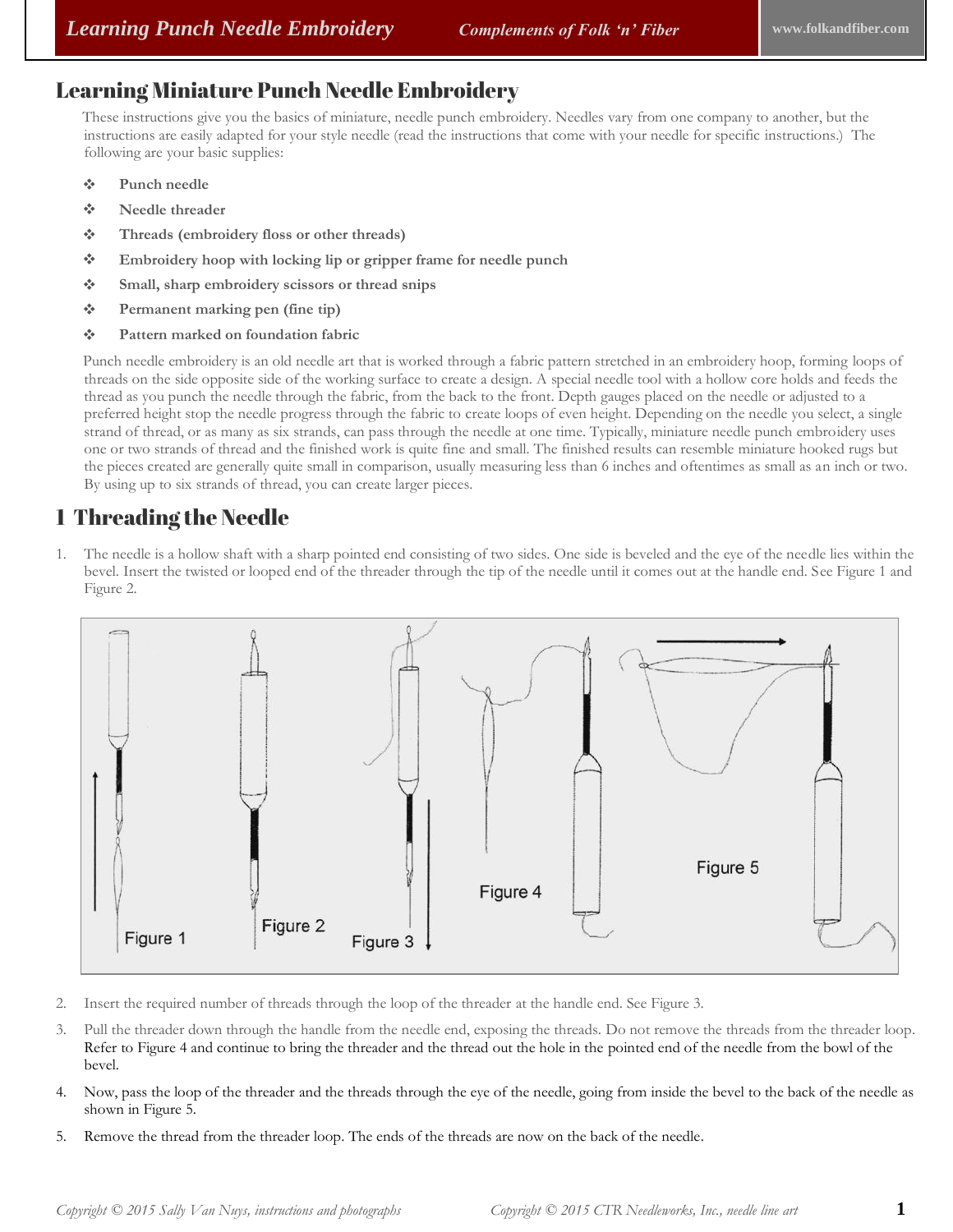### 2 Preparing a Pattern

If you purchase a commercially available pattern, it will probably come to you already marked on the foundation fabric. If you wish to draw or transfer your own pattern, you can use an iron-on, fabric transfer pencil to trace a design and then transfer it to the foundation fabric, or draw a pattern directly on your foundation fabric with a water-proof, fine marking pen.

- 1. Transfer the pattern lines to the backside of the foundation fabric. Any mistakes in transferring or drawing the pattern are not visible in the finished work.
	- a. When using **weavers cloth** paying close attention to the stretch of the fabric. The stretch of weavers cloth can warp the design proportions; there is a stretch on the weft (cross-grain) of the weavers cloth, so be sure to transfer the pattern on the straight of grain with longer side of the pattern on the warp – the long grain or non-stretchy direction -- of the fabric.
	- b. If you want to use a **looser foundation fabric**, like tightly woven wool, place woven, fusible interfacing on top of the pattern with the non-adhesive side up. Tape the corners to hold in place. The weave of the interfacing is tight enough to hold the loops in the looser fabric. Note: When punching, adjust the length of the punched loops to compensate for this extra thick layer of fabric; just make your loop gauges a bit shorter, exposing more of the needle.
- 2. Align the straight outside pattern lines with the straight grain of the fabric. The threads and weave of the fabric hold the loops in place; if the loops pull out of your fabric, your choice of foundation fabric could be the problem.

## 3 Preparing to Work

- 1. Sit comfortably with your hooped pattern in your lap and all your supplies nearby. Be sure you have adequate lighting, and if you need one, a magnifier can help. Take care not to drop the fine wire threader — they can be really hard to find! A magnet helps to keep it in its place. Separate the threads (if necessary) into single strands about two yards long.
- 2. The depth gauge or setting, depending on the needle you use, changes the loop length on the front of the work. The more gauge material loaded onto the needle, the shorter the loops since the gauge stops the needle going through to the front. Always punch until the gauge touches the fabric to ensure consistent loop length.
- 3. Refer to Figure 6. Select the depth gauge required for your pattern. Generally, for a one-strand needle, use a depth gauge that leaves about ¼ -inch of needle exposed, measuring from the bottom of the gauge material to the eye of the needle. The more threads you use, or the larger the needle size, the more needle needs to be exposed, allowing a longer loop length on the front of the pattern. If the loops pull out as you punch, try a shorter gauge.



4. Thread your needle with the required number of threads in the color for the outermost outline of the pattern. Leave about 1/2 inch of thread pulled through the eye to ensure that the needle does not come unthreaded. Be sure that the length of thread is falling loose at the handle end (not trapped under your fingers or wound around the handle) so it feeds freely through the needle. It's a good habit to keep the thread lying freely over top of your index finger. Any impedance to the threads' movement through the needle will pull the loops out of your work, or not allow loops to form as you punch.

## 4 Loading the Pattern

You can use a locking-lip embroidery hoop for now, and at some point you may want to try a gripper frame made for punch needle embroidery. Gripper frames hold the pattern very tight and do not loosen during your work as most hoops do. They are definitely worth the money!

- 1. Select an embroidery hoop in a size that encompasses the entire pattern this should be as small as possible without cutting across the pattern lines at any point. For instance, if the largest outer measurement of your pattern is three inches, select a five-inch hoop. Lay the fabric over the inner ring of the hoop with the locking lip facing up. Center the pattern in the hoop opening, and then slide the larger hoop over the top.
- 2. Stretch the pattern tightly in the hoop as you continue to tighten the thumbscrew on the top hoop. Be sure to get the pattern stretched as tightly as you can for ease in punching and to ensure the most even loop height in your work. You will need to re-stretch and re-tighten it from time to time as you work. Take care to notice that the hoop does not pull out of shape as you tighten -- if it does, push on the sides and round it out again. Punching with the hoop out of round will cause your design to be distorted.
- 3. Hold the hoop with your thumb to the top side. Take care to keep your fingers away from the tip of the needle on the underside of the hoop as you punch! Punch needles are very sharp and cause puncture wounds very easily.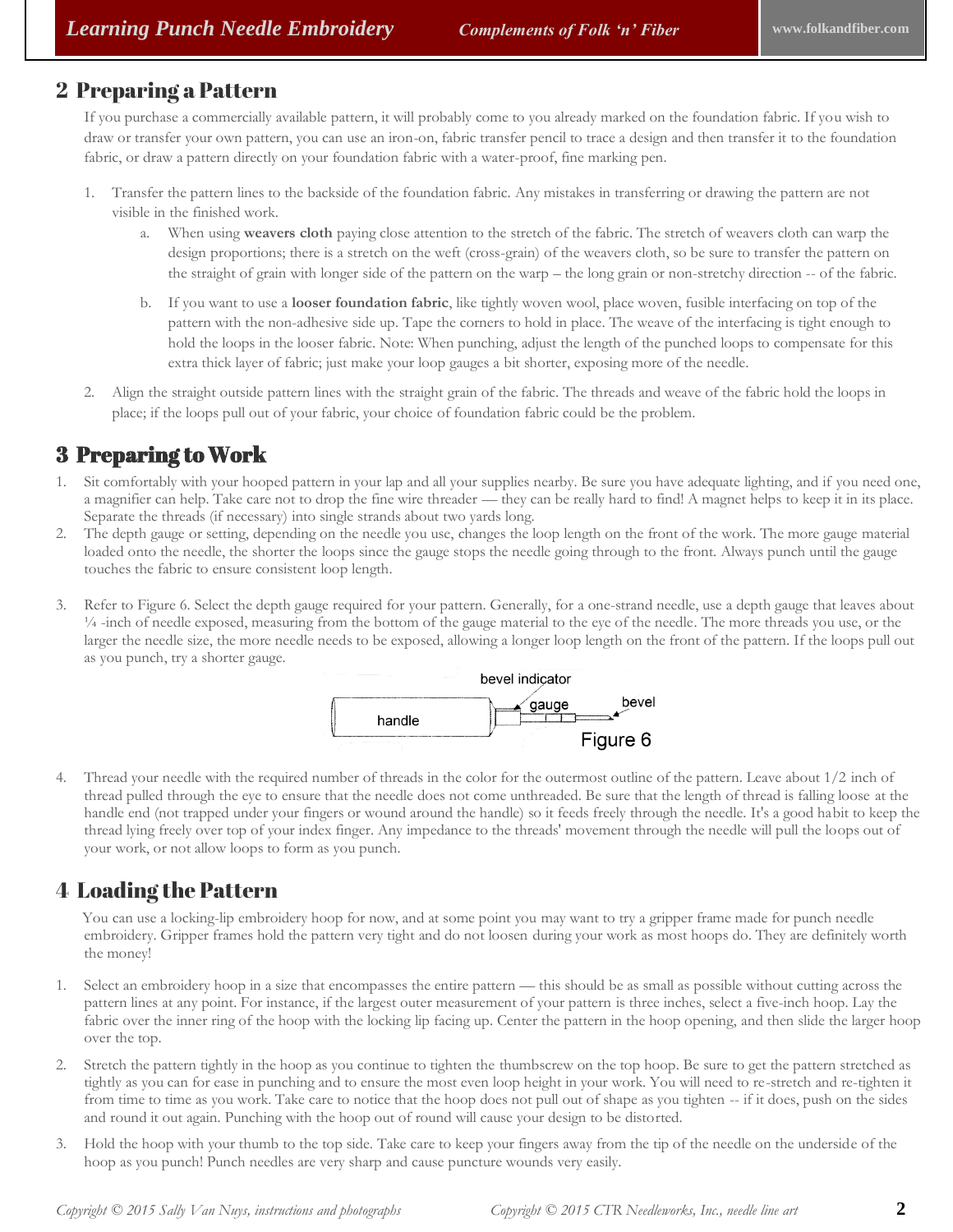# 5 Working the Design

- 1. Refer to Figure 7. Hold the handle of the needle like a pencil with the needle perpendicular to the fabric. Don't rest your finger on the metal shaft of the needle. Face the bevel side of the needle in the direction you are moving the needle. You can make a mark on the bevel side of the handle to make it easier to see; the CTR Needleworks punch needles have metal bevel indicators on the handles to make it very easy to locate the bevel side of the needle.
- 2. As you begin to work the design, first stitch the outline of an element following just inside the pattern line, then fill in with rows of appropriate colors. Work the main design elements first, starting in the center of the pattern and working outward. When the main design elements are completed, fill in the background.
- 3. Align the needle tip just inside the pattern line, then punch straight down through the fabric until the depth gauge hits the fabric as shown in Figure 8. Slowly retract the needle straight back up and out of the fabric, but do not lift the tip of the needle off the face of the fabric. This part takes a little practice. Lifting the needle off the fabric can pull the loops on the front shorter and create loops on the back, or it can pull out the loops from the front altogether—just practice!
- 4. With the needle still resting on the fabric, slide the needle forward over a 'couple' of threads in the foundation fabric; align it to the pattern, then punch the next loop. With practice, you'll begin to feel the needle skip over the threads as you move to the next punching position.
- 5. Looking at your work thus far, you will see the 'tail' of the thread and one stitch in the fabric; the 2nd stitch is still obscured by the needle, which is in the 'down' position. Keep the stitches fairly close together as you punch from one stitch to the next. Repeat steps 3 and 4 as you continue working – **punch, lift, drag, punch**.
- 6. When you come to the end of a row, leave your needle in the "down" position as show in Figure 8, with the tip pushed through to the font of the pattern. Turn the needle or turn the hoop so the bevel faces the direction you want to go next, and then begin again bringing the needle to the surface and punching the next row. You will begin the next row about a needle width away from the last row so you have a small amount of fabric showing between rows. Continue to follow the pattern line until the area you are working on is completed.

*Note: if working with one strand of thread, you won't leave as much space between rows; the more threads in the needle, the more space you'll need between rows. Check the finished side of the pattern and if you can see foundation fabric between the stitched rows, you are leaving too much space between rows.*

- 7. If you run out of thread, or you need to change colors, place your finger tip on the last stitch to hold it in place, and gently pull the needle to the side allowing about ½ -inch of thread to feed through the tip of the needle. Now, clip the thread ends close to the foundation fabric. Go back and clip the ends where you began that length of thread too, if you haven't already.
- 8. Every so often, check your work on the finished side of your work. Check for uniform loop height and an overall even pile. If you notice any loose ends or errant loops, you can carefully clip them even with the pile of the design and they will blend right in and not fall out.
- 9. If you are not happy with your results, don't take the threads out practice a while and work several rows first. This makes a big difference in the finished look. It takes a little practice and you will slowly get a feel for the punching. Before you know it, you will be moving along and your work will begin to look more consistent. If you decide to take out some threads, slowly pull up on the end from the back of the foundation and the stitches will pop out one at a time. Do not try to re-use the threads; they are too kinked to properly feed through the needle again. Don't re-punch the same area more than twice or you will risk creating a hole in the foundation --that's irreparable and you'll have to start over with a new pattern.
- 10. When the design elements are completed, punch a row of background color around each one, and then work the rest of the background. I like to work the background by visually dividing up the background into smaller "patches," and then outline the elements in each patch with the background color and fill in the remaining background areas. Then I move to the next "patch". I also find that I like to work the background in opposite corners (first upper right, then lower left, etc.); that way, if I should run out of background thread and need to use a different dye lot, it won't be as noticeable if the color is slightly off.
- 11. When you have all the design areas completed, but before you remove it from the hoop, check the back for any loose threads or long tails and trim them close to the foundation fabric. Check the finished side for any areas that need to be filled in, and punch a few stitches to fill in those areas, and then look for long loops or loose ends to trim even with the pile.